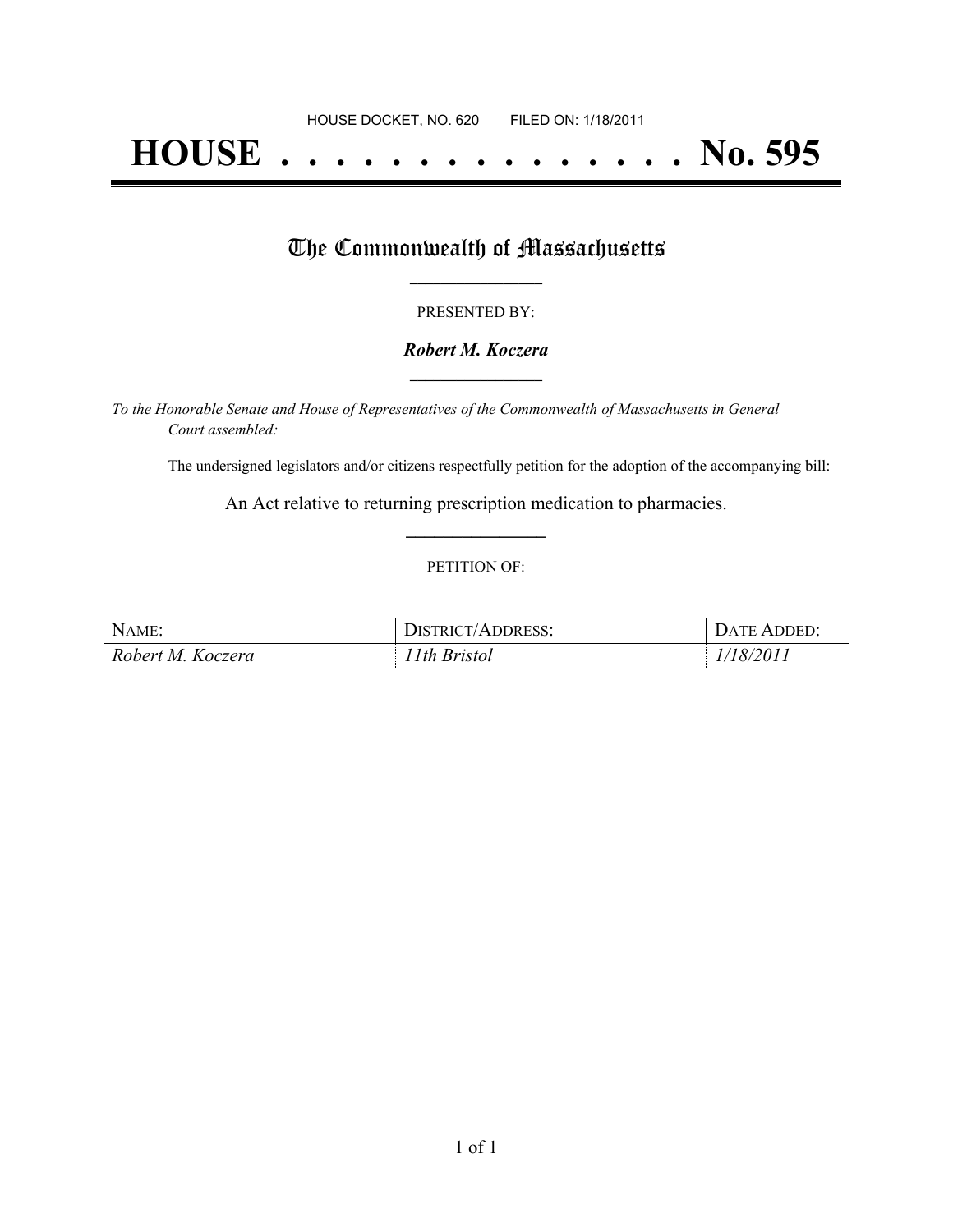## **HOUSE . . . . . . . . . . . . . . . No. 595**

By Mr. Koczera of New Bedford, a petition (accompanied by bill, House, No. 595) of Robert M. Koczera for legislation to authorize the return of certain prescription medication to pharmacies and redistribution of such medication. Public Health.

#### [SIMILAR MATTER FILED IN PREVIOUS SESSION SEE HOUSE, NO. *2087* OF 2009-2010.]

### The Commonwealth of Massachusetts

**\_\_\_\_\_\_\_\_\_\_\_\_\_\_\_ In the Year Two Thousand Eleven \_\_\_\_\_\_\_\_\_\_\_\_\_\_\_**

An Act relative to returning prescription medication to pharmacies.

Be it enacted by the Senate and House of Representatives in General Court assembled, and by the authority *of the same, as follows:*

1 SECTION 1. Chapter 111 of the General Laws, as appearing in the 2002 Official

2 Edition, is hereby amended by striking out section 25I and inserting in place thereof the

3 following section:-

 Section 25I. The commissioner shall promulgate regulations requiring that either a resident or consultant pharmacist in a health care facility shall return to the pharmacy from which it was purchased all unused medication; provided that such medication is sealed in unopened, individually packaged units and within the recommended period of shelf life, and provided that such medication is not a schedule I or II controlled substance as defined in Chapter 94C. Such pharmacies shall accept all such unused medications regardless of whether such medications are included on any list of unit-dose drugs issued by the department or the division